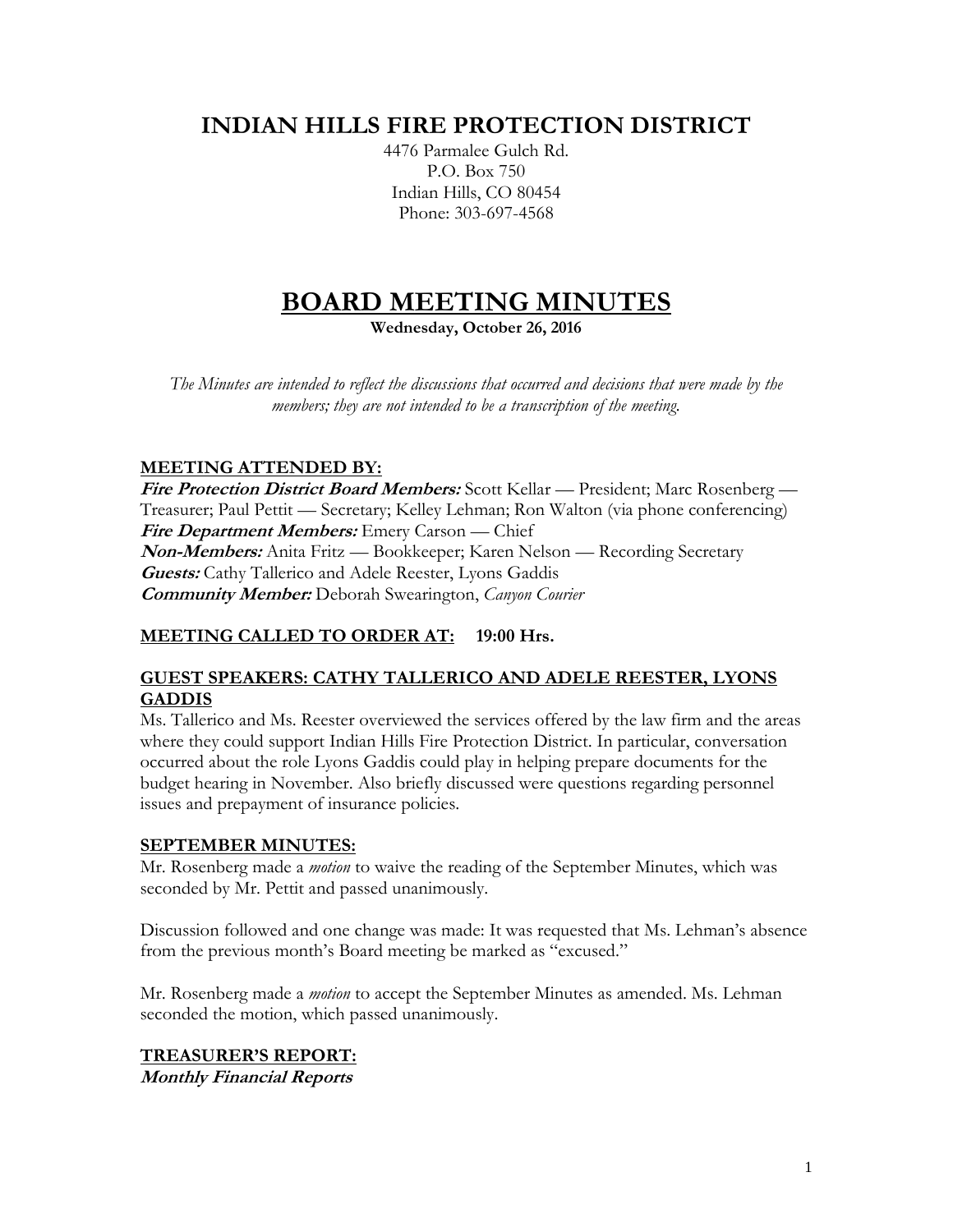District expenses are at 55% as of the end of September. In discussing the Executive Summary, it was requested that another column be added to the Operating Cost Summary that lists the calls per year.

Regarding the Profit Loss Budget Performance spreadsheet, discussion occurred regarding reimbursement for certain expenses being put back into the proper account to offset charges. It was agreed that this could be done and would help more accurately reflect expenses within certain accounts.

After reviewing checks, Mr. Carson noted that an EMSAC bill had not been paid and requested a check be drafted. Ms. Fritz added check #12977 for \$2,040.00 to cover conference expenses.

Ms. Lehman made a *motion* to approve checks #12952-12977 plus check #12946, plus automated payments, credit card expenses, and bank fees. Mr. Rosenberg seconded the motion, which passed unanimously.

## **2017 Proposed Budget**

A draft of the 2017 District budget was reviewed and finessed. In particular, the following changes were made:

- Account #6050 (EMS Training): Increased from \$6,000 to \$12,000
- Account #6815 (Mack Truck Lease Interest): Increased from \$0 to \$2,512
- Account #6915 (Mack Truck Lease Principal): Increased from \$0 to \$64,086
- Account #7070 (Apparatus/Vehicles): Reduced from \$110,000 to \$17,500

It was noted that accounts #6815 and #6915 were increased as a decision was made to not pay off the tender in 2017 as the cost saving were deemed to not be worth it.

Also discussed was how often the Board wants to do a full audit. After conversation, it was agreed that every four years would be reasonable.

## **DEPARTMENT/OFFICERS' REPORTS:**

#### **Fire Marshal — Randy Rudloff**

Not present. Mr. Carson noted that a proposal is suggesting 54 more houses in the District in the coming years.

## **Chief — Emery Carson**

Mr. Carson distributed a report and began by stating that the annual awards ceremony will be held Saturday, December 3 at 6 pm. Mr. Carson also shared that ambulance collections are at \$31,994.93 through the end of September.

Next, Mr. Carson distributed an updated proposal for Accidental Death and Dismemberment (AD&D) coverage. Lengthy conversation followed on the various plan options and who should be covered under the policy. After discussion, it was agreed to purchase the more generous policy for volunteers, Board members, employees, and select auxiliary members.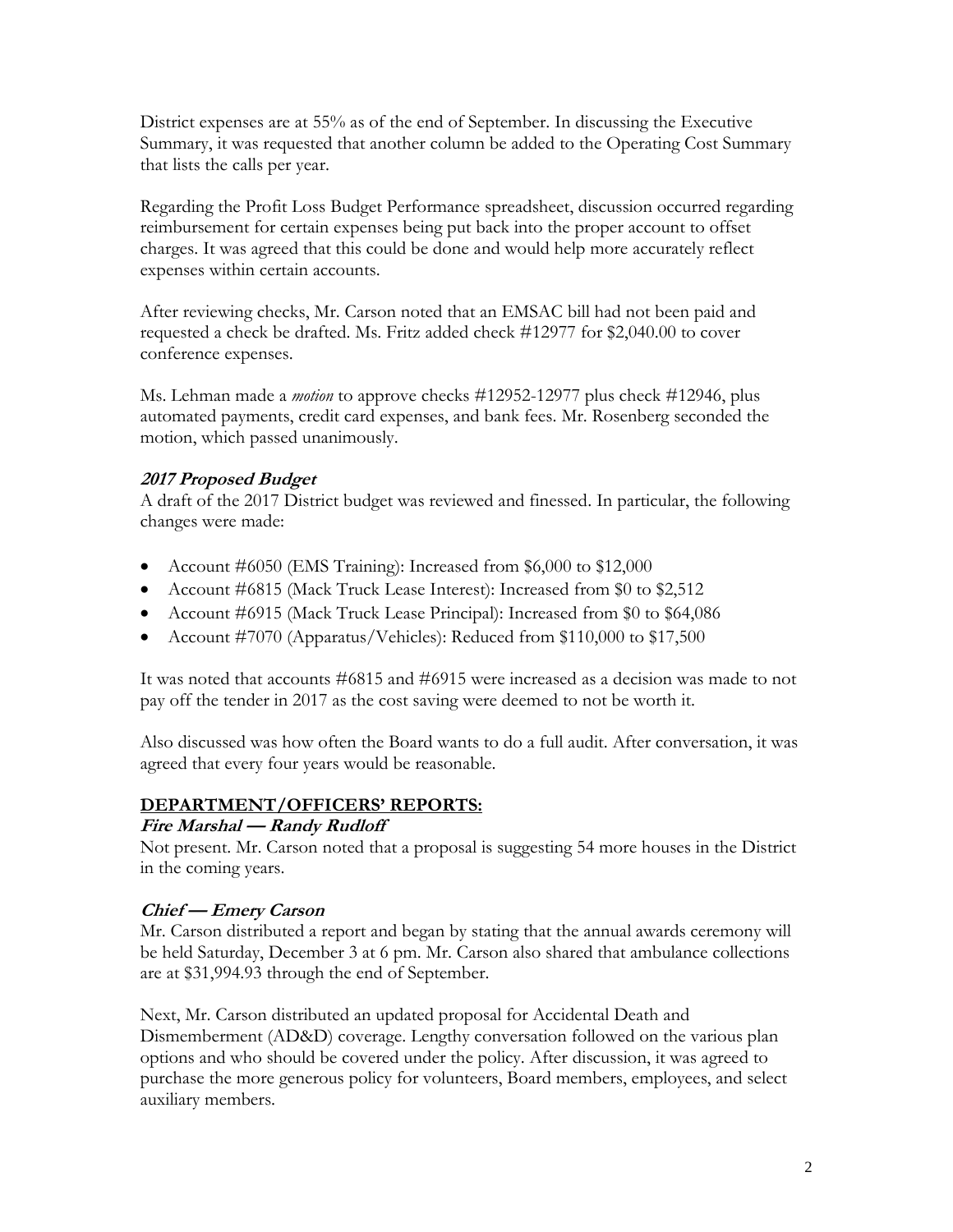Mr. Pettit made a *motion* to purchase Provident AD&D insurance beginning in January 2017 with an annual premium of \$1,750.00. Mr. Rosenberg seconded the motion, which passed by a vote of 4-0-1, with Mr. Walton abstaining.

Mr. Carson also passed out an updated long-term plan showing station improvements and equipment replacement. Mr. Carson concluded his report by reviewing the calls for the month, which total 23 to date and 237 for the year.

#### **Assistant Chief — Marc Rosenberg**

Mr. Rosenberg said that he had nothing to share.

**Fire Captain — Scott Case** Not present.

**EMS Captain — Bob Fager** Not present.

## **OLD BUSINESS:**

### **Mountain Area Auto Aid Agreement**

The most recent copy of the mountain area IGA was distributed for review and approval. Mr. Carson explained that several of the departments listed have already signed the agreement and he recommended approval and signatures.

Mr. Rosenberg made a *motion* to approve the Intergovernmental Agreement for Automatic Aid. Ms. Lehman seconded the motion, which passed unanimously.

## **ADJOURNED AT: 21:10**

There being no more business to discuss, Mr. Pettit made a *motion* to adjourn the meeting. Mr. Rosenberg seconded the motion, which passed unanimously.

*President:*

*Secretary:*

## **MOTIONS MADE AND PASSED:**

- To waive the reading of the September Minutes. *Motion made by Mr. Rosenberg; seconded by Mr. Pettit; unanimous.*
- To accept the September Minutes as amended. *Motion made by Mr. Rosenberg; seconded by Ms. Lehman; unanimous.*
- To approve checks #12952-12977 plus check #12946, plus automated payments, credit card expenses, and bank fees *Motion made by Ms. Lehman; seconded by Mr. Rosenberg; unanimous.*